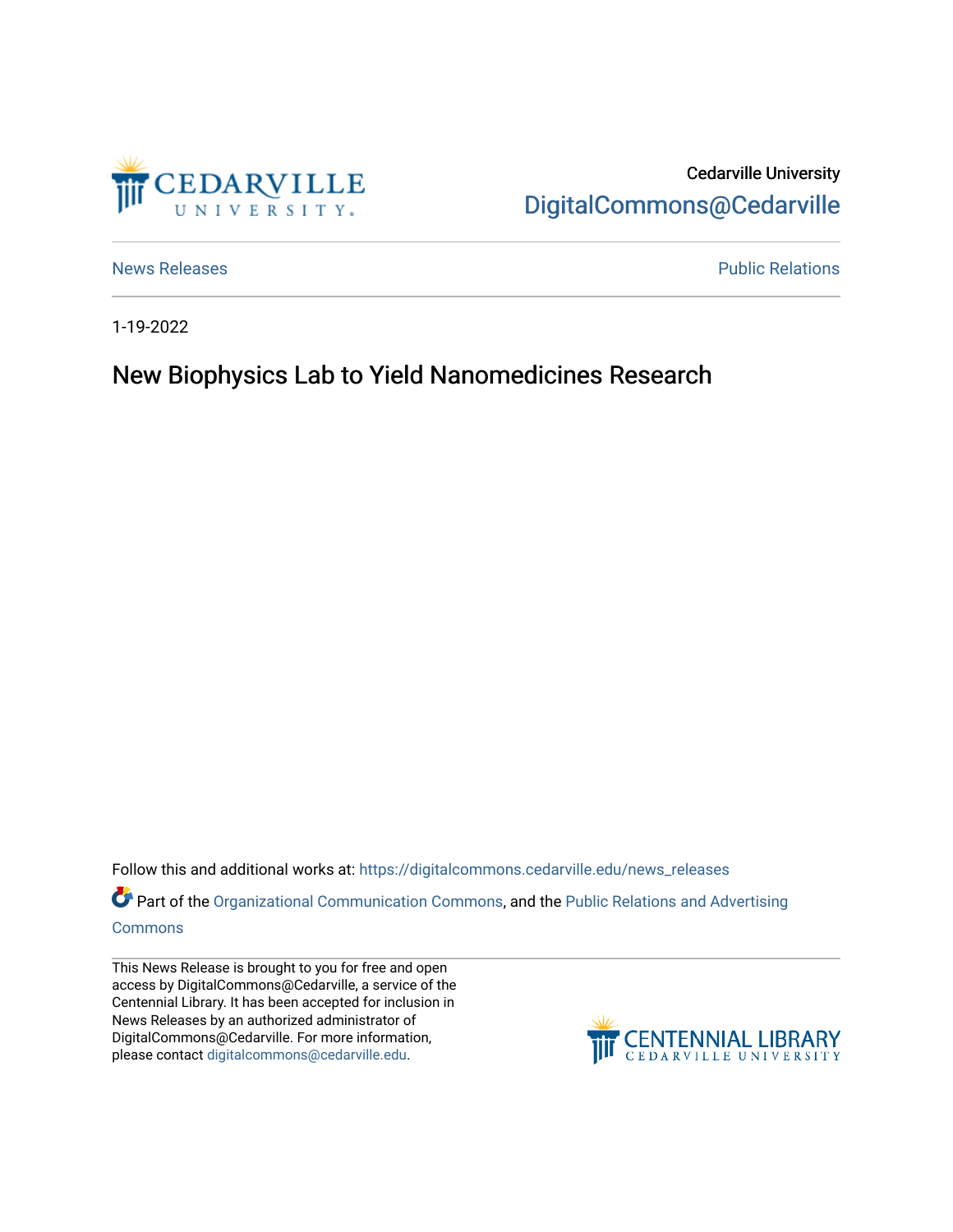**FOR IMMEDIATE RELEASE January 19, 2022**

**CONTACT:** Mark D. Weinstein Executive Director of Public Relations [937-766-8800](tel:937-766-8800) (o) [937-532-6885](tel:937-532-6885) (m) [Mweinstein@cedarville.edu](mailto:Mweinstein@cedarville.edu) @cedarvillenews

## **New Biophysics Lab to Yield Nanomedicines Research**

**CEDARVILLE, OHIO --** Dr. Mohan [Pereira,](https://www.cedarville.edu/academic-schools-and-departments/science-and-mathematics/faculty-staff/pereira-mohan) assistant professor of physics at Cedarville University, wanted his students to be able to conduct research that would qualify them for graduate programs. So, he set up a biophysics lab that will eventually yield nanomedicines research.

Nanoscience is the study of matter at the scale of one billionth of a meter, or at a smaller scale than any known bacteria. Using nanoscience research to develop new products is the field of nanotechnology, of which nanomedicines is the medical branch.

The lab is equipped with several research-grade characterization instruments, including a highprecision density meter, refractometer, viscometer, microelectrode pH meters and teachinglevel spectrofluorometer.

This is only the beginning phase of the lab. Pereira intends to purchase more instruments to promote nanomedicine research.

Nanomedicine developments have been instrumental in recent years, such as a surgeon's ability to now identify cancerous tumors as they glow in ultraviolet light after being injected with nanoparticles of the salt cadmium selenide.

Pereira is currently using the lab to introduce molecular and macro-biophysics research to his students through a comprehensive study characterizing every type of edible oil, such as olive oil and canola oil. Pereira was dismayed by the lack of research connecting and comparing oils and their impact on health.

"It's a huge research project, and five of my students are enrolled in it," Pereira said.

Pereira is quick to explain the scientific family tree that nanomedicine comes from. At the basic level, it is a subfield of biophysics, which is the field that applies the theories and methods of physics to study biology. This "shared science," as Pereira puts it, also includes contributions from other fields such as chemistry and pharmacy.

"Through this lab, Cedarville students will be able to graduate with good research experience and an internal resume, allowing them to compete with other students for graduate school spots," he said. "Research experience is essential."

The new biophysics lab also offers hands-on opportunities to explore the concepts Pereira teaches in upper-level physics courses, enhancing classroom learning and providing students the opportunity to become well-rounded in interdisciplinary application research topics, such as nanomedicine, that are in high demand.